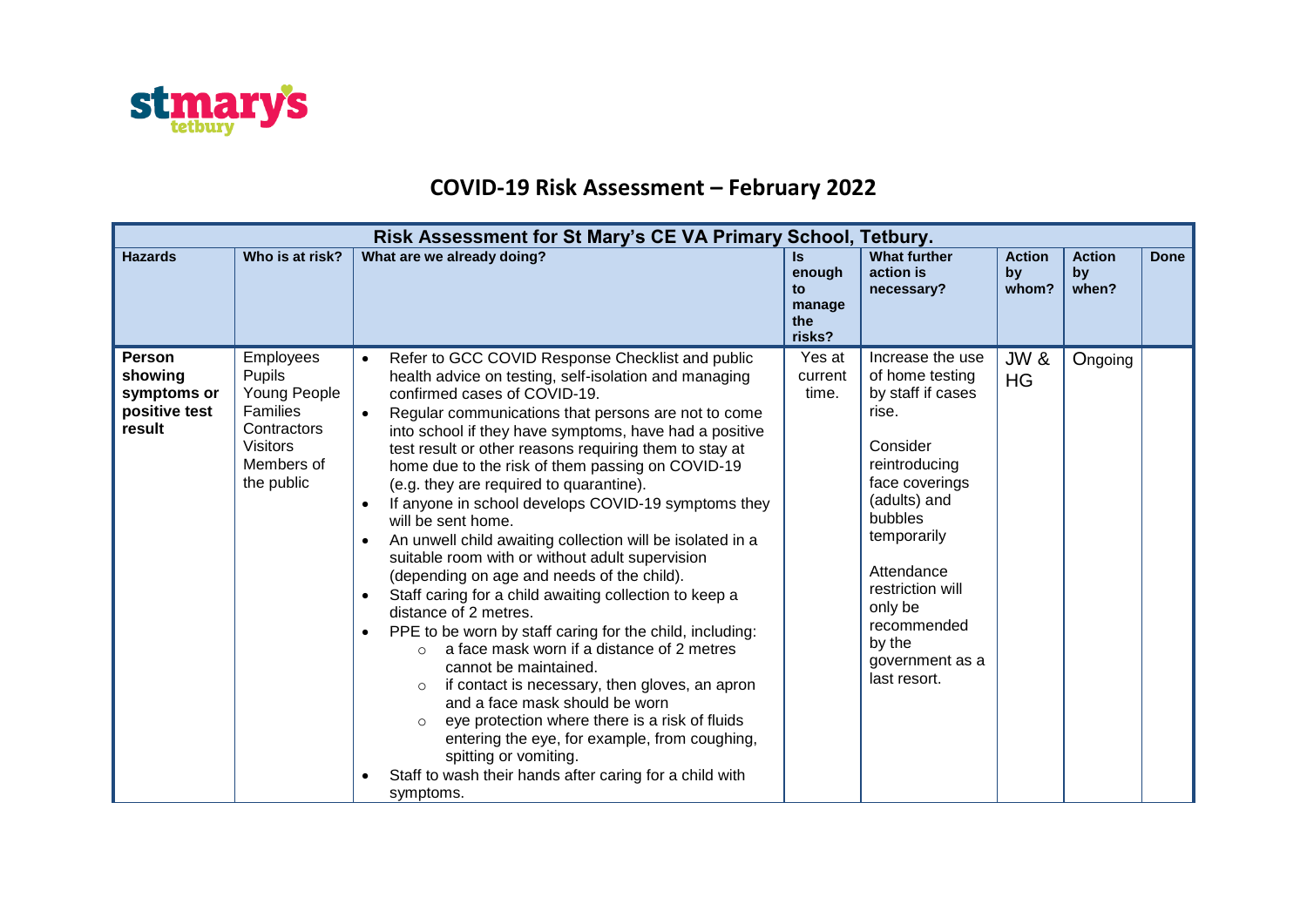

|                                           | Risk Assessment for St Mary's CE VA Primary School, Tetbury.                                                         |                                                                                                                                                                                                                                                                                                                                                                                                                                                                                                                                                                                                                                                                                                                                                      |                                                      |                                                                                                                                                          |                              |                              |             |  |  |
|-------------------------------------------|----------------------------------------------------------------------------------------------------------------------|------------------------------------------------------------------------------------------------------------------------------------------------------------------------------------------------------------------------------------------------------------------------------------------------------------------------------------------------------------------------------------------------------------------------------------------------------------------------------------------------------------------------------------------------------------------------------------------------------------------------------------------------------------------------------------------------------------------------------------------------------|------------------------------------------------------|----------------------------------------------------------------------------------------------------------------------------------------------------------|------------------------------|------------------------------|-------------|--|--|
| <b>Hazards</b>                            | Who is at risk?                                                                                                      | What are we already doing?                                                                                                                                                                                                                                                                                                                                                                                                                                                                                                                                                                                                                                                                                                                           | <b>Is</b><br>enough<br>to<br>manage<br>the<br>risks? | <b>What further</b><br>action is<br>necessary?                                                                                                           | <b>Action</b><br>by<br>whom? | <b>Action</b><br>by<br>when? | <b>Done</b> |  |  |
|                                           |                                                                                                                      | All areas where a person with symptoms has been to be<br>$\bullet$<br>cleaned after they have left.<br>Follow threshold guidance in school outbreak<br>$\bullet$<br>management plan for reporting and managing an<br>outbreak.<br>School has sufficient supplies of PPE, face coverings,<br>$\bullet$<br>cleaning materials and hand washing/sanitising liquids.<br>Update staff, pupils, stakeholders and visitors on<br>$\bullet$<br>changes in practice - Covid safe measures.<br>If a parent/carer insists on a pupil attending your school<br>$\bullet$<br>with symptoms, Headteacher may refuse the pupil if, in<br>their reasonable judgement, it is necessary to protect<br>other pupils and staff from possible infection with<br>COVID-19. |                                                      |                                                                                                                                                          |                              |                              |             |  |  |
| Poor<br><b>Personal</b><br><b>Hygiene</b> | Employees<br><b>Pupils</b><br>Young People<br>Families<br>Contractors<br><b>Visitors</b><br>Members of<br>the public | COVID-19 posters/ signage displayed.<br>$\bullet$<br>Frequent and thorough hand cleaning is regular<br>$\bullet$<br>practice.<br>Pupils and staff to clean their hands when they arrive at<br>school, when they return from breaks, when they<br>change rooms and before and after eating.<br>Sufficient handwashing facilities are available.<br>$\bullet$<br>Where there is no sink, hand sanitiser provided.<br>$\bullet$<br>Staff help is available for pupils who have trouble<br>$\bullet$<br>cleaning their hands independently (e.g. small children<br>and pupils with complex needs).<br>Use resources such as "e-bug" to teach effective hand<br>$\bullet$<br>hygiene etc.                                                                 | Yes at<br>current<br>time.                           | Put in place<br>monitoring and<br>supervision to<br>make sure<br>people are<br>following any<br>controls in place,<br>including<br>enhanced<br>cleaning. | JW/HG                        | Ongoing                      |             |  |  |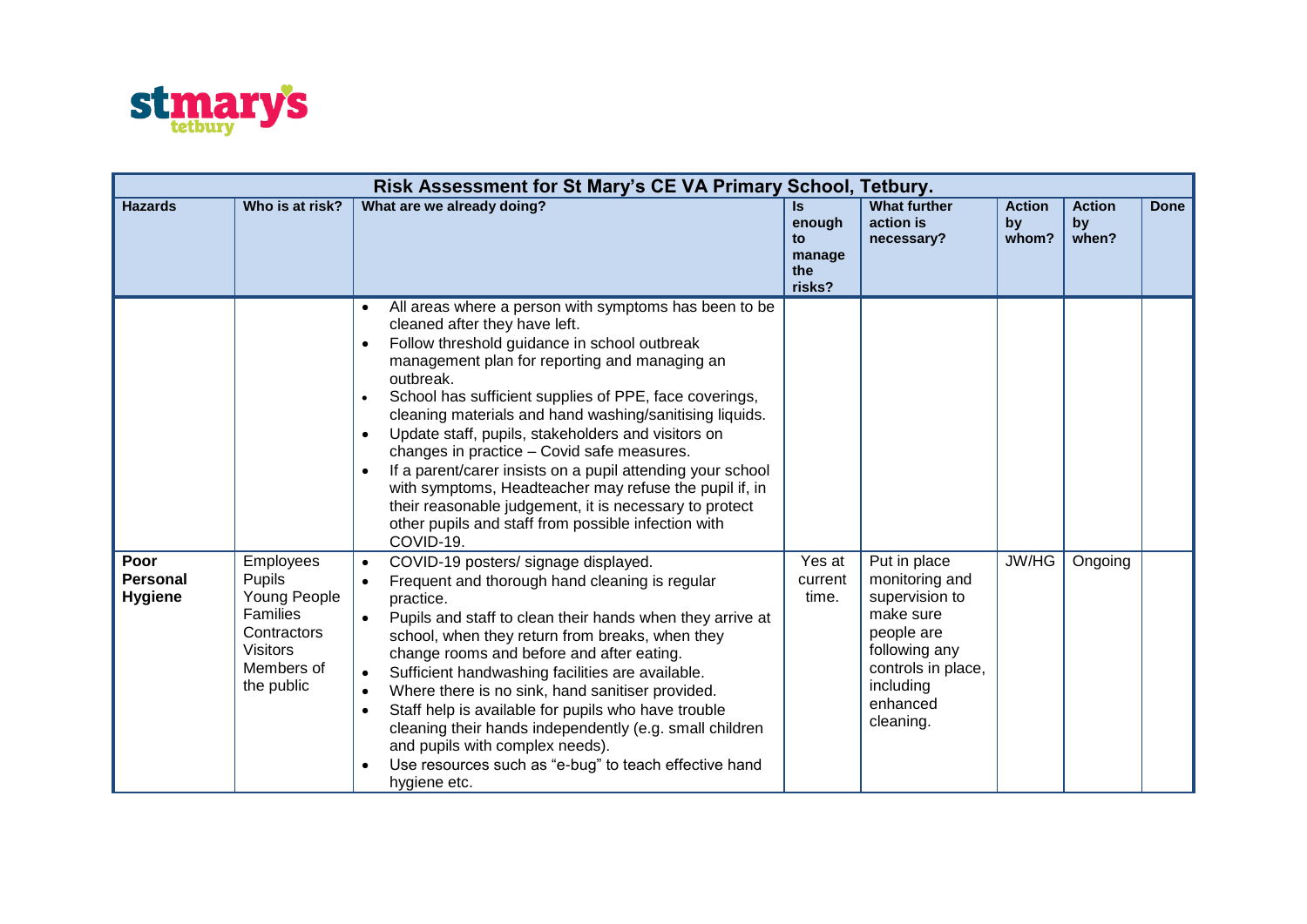

| Risk Assessment for St Mary's CE VA Primary School, Tetbury.                                          |                                                                                                                      |                                                                                                                                                                                                                                                                                                                                                                                                                                                                                                                                                                                                                                                                                                                                                                                                                                                                                                                                                                                                                                                                                                       |                                                      |                                                                                                                                                                                                                                                           |                              |                              |             |  |
|-------------------------------------------------------------------------------------------------------|----------------------------------------------------------------------------------------------------------------------|-------------------------------------------------------------------------------------------------------------------------------------------------------------------------------------------------------------------------------------------------------------------------------------------------------------------------------------------------------------------------------------------------------------------------------------------------------------------------------------------------------------------------------------------------------------------------------------------------------------------------------------------------------------------------------------------------------------------------------------------------------------------------------------------------------------------------------------------------------------------------------------------------------------------------------------------------------------------------------------------------------------------------------------------------------------------------------------------------------|------------------------------------------------------|-----------------------------------------------------------------------------------------------------------------------------------------------------------------------------------------------------------------------------------------------------------|------------------------------|------------------------------|-------------|--|
| <b>Hazards</b>                                                                                        | Who is at risk?                                                                                                      | What are we already doing?                                                                                                                                                                                                                                                                                                                                                                                                                                                                                                                                                                                                                                                                                                                                                                                                                                                                                                                                                                                                                                                                            | <b>Is</b><br>enough<br>to<br>manage<br>the<br>risks? | <b>What further</b><br>action is<br>necessary?                                                                                                                                                                                                            | <b>Action</b><br>by<br>whom? | <b>Action</b><br>by<br>when? | <b>Done</b> |  |
|                                                                                                       |                                                                                                                      | Adults and pupils are encouraged not to touch their<br>$\bullet$<br>mouth, eyes and nose.<br>Adults and pupils encouraged to use a tissue to cough<br>$\bullet$<br>or sneeze and use bins for tissue waste ('catch it, bin it,<br>kill it').<br>Tissues to be provided.<br>$\bullet$<br>Bins for tissues provided and are emptied throughout<br>$\bullet$<br>the day as required.                                                                                                                                                                                                                                                                                                                                                                                                                                                                                                                                                                                                                                                                                                                     |                                                      |                                                                                                                                                                                                                                                           |                              |                              |             |  |
| <b>Spreading</b><br>coronavirus<br>from contact<br>with surfaces,<br>equipment<br>and<br>workstations | <b>Employees</b><br>Pupils<br>Young People<br>Families<br>Contractors<br><b>Visitors</b><br>Members of<br>the public | Reduced clutter and removing difficult to clean items to<br>$\bullet$<br>make cleaning easier.<br>Cleaning using standard cleaning products such as<br>$\bullet$<br>detergents and bleach, paying attention to all surfaces<br>but especially ones that are touched frequently, such as<br>door handles, light switches, work surfaces, remote<br>controls and electronic devices.<br>Surfaces that are frequently touched and by many<br>$\bullet$<br>people in common areas to be cleaned twice a day.<br>Avoid sharing work equipment by allocating it on a<br>$\bullet$<br>personal basis or put cleaning regimes in place to clean<br>between each user.<br>Identify where it is possible to reduce people touching<br>$\bullet$<br>surfaces, for example by leaving doors open (except fire<br>doors), or providing contactless payment.<br>Keep surfaces clear to make it easier to clean and<br>$\bullet$<br>reduce the likelihood of contaminating objects.<br>Provide more bins and empty them more often.<br>$\bullet$<br>Toilets and communal areas to be cleaned regularly.<br>$\bullet$ | Yes at<br>current<br>time.                           | Put in place<br>monitoring and<br>supervision to<br>make sure<br>people are<br>following<br>controls, for<br>example by<br>implementing<br>cleaning<br>regimes.<br>Provide<br>information<br>telling people<br>who should<br>clean something<br>and when. | JW/HG                        | Ongoing                      |             |  |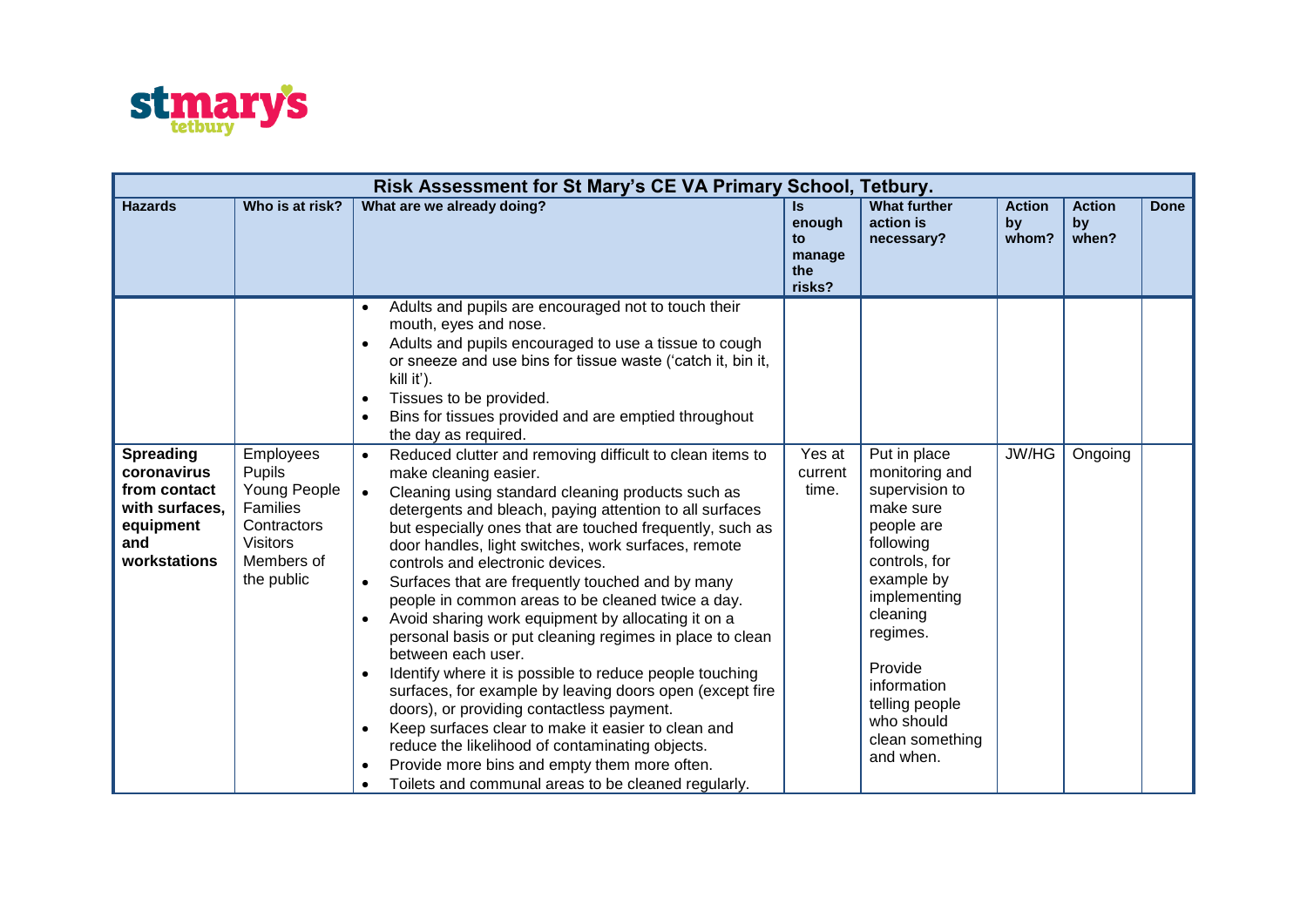

|                                                                                             | Risk Assessment for St Mary's CE VA Primary School, Tetbury.                                                  |                                                                                                                                                                                                                                                                                                                                                                                                                                                                                                                                                                                                                                                                                           |                                                |                                                                                                                                                                                                                             |                              |                              |             |  |
|---------------------------------------------------------------------------------------------|---------------------------------------------------------------------------------------------------------------|-------------------------------------------------------------------------------------------------------------------------------------------------------------------------------------------------------------------------------------------------------------------------------------------------------------------------------------------------------------------------------------------------------------------------------------------------------------------------------------------------------------------------------------------------------------------------------------------------------------------------------------------------------------------------------------------|------------------------------------------------|-----------------------------------------------------------------------------------------------------------------------------------------------------------------------------------------------------------------------------|------------------------------|------------------------------|-------------|--|
| <b>Hazards</b>                                                                              | Who is at risk?                                                                                               | What are we already doing?                                                                                                                                                                                                                                                                                                                                                                                                                                                                                                                                                                                                                                                                | Is.<br>enough<br>to<br>manage<br>the<br>risks? | <b>What further</b><br>action is<br>necessary?                                                                                                                                                                              | <b>Action</b><br>by<br>whom? | <b>Action</b><br>by<br>when? | <b>Done</b> |  |
|                                                                                             |                                                                                                               | Sanitising spray and paper towels to be provided in<br>classrooms for use by members of staff.<br>Thorough cleaning of rooms at the end of the day.<br>$\bullet$                                                                                                                                                                                                                                                                                                                                                                                                                                                                                                                          |                                                | Provide<br>instruction and<br>training to people<br>who need to<br>clean.<br>Include<br>information on<br>the products they<br>need to use,<br>precautions they<br>need to follow<br>and the areas<br>they need to<br>clean |                              |                              |             |  |
| <b>Poorly</b><br>ventilated<br>spaces<br>leading to<br>risks of<br>coronavirus<br>spreading | Employees<br>Pupils<br>Young People<br>Families<br>Contractors<br><b>Visitors</b><br>Members of<br>the public | Heating used as necessary to ensure comfort levels are<br>$\bullet$<br>maintained when the building is occupied.<br>Keep windows open wide enough to provide some<br>$\bullet$<br>natural background ventilation and open internal doors<br>to increase air flow.<br>14 CO2 monitors are located around the school in<br>$\bullet$<br>rooms with the most occupancy to monitor CO2 levels<br>and hence amount of ventilation in room. A consistent<br>value of over 800ppm is an early warning to increase<br>ventilation.<br>Teachers and staff to increase ventilation if a consistent<br>$\bullet$<br>value of over 1500ppm on the CO2 monitor but not<br>need to stop using the room. | Yes at<br>current<br>time.                     | Identify any<br>poorly ventilated<br>spaces take<br>steps to improve<br>fresh air flow in<br>these areas.                                                                                                                   | All<br>staff                 | Ongoing                      |             |  |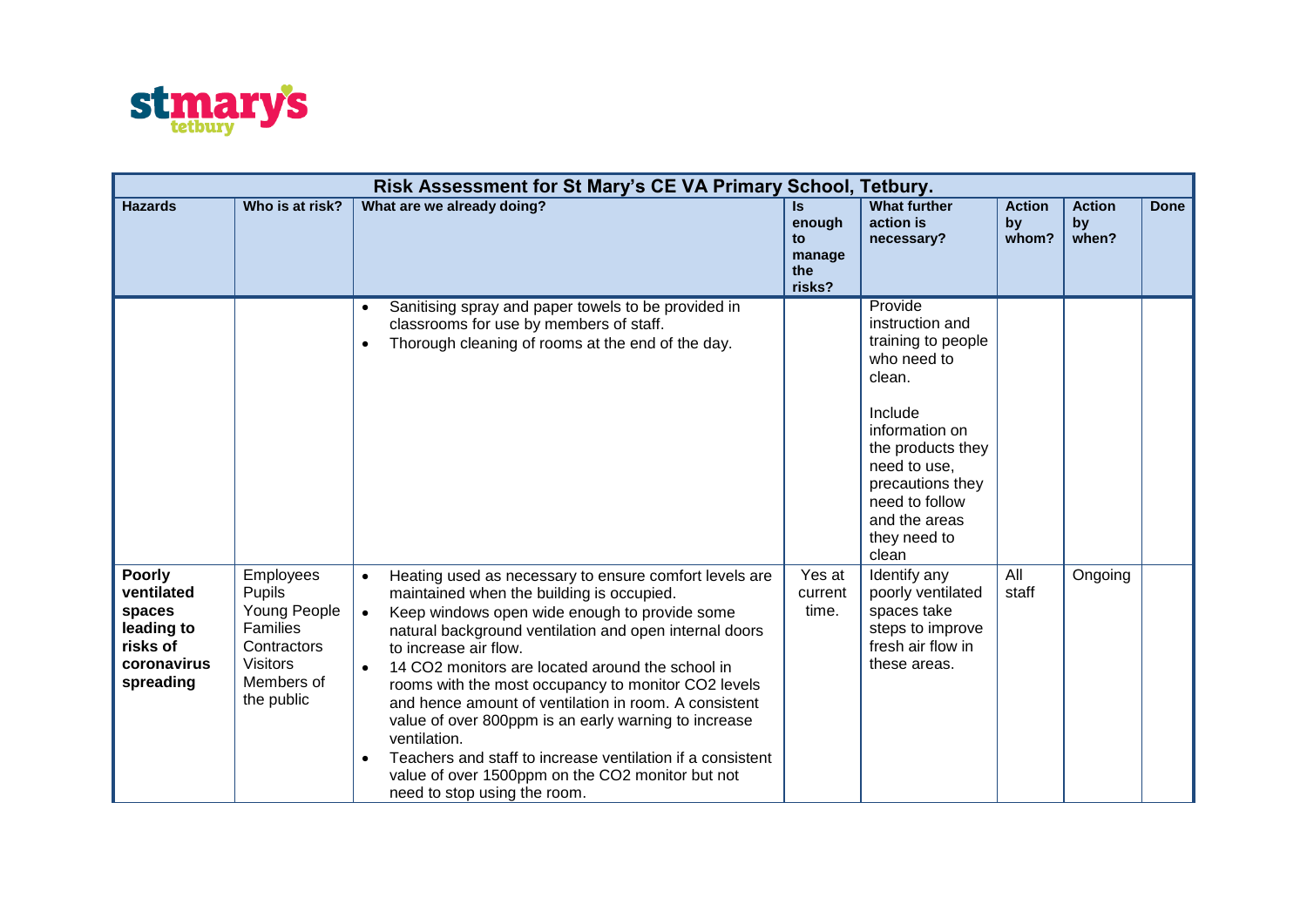

|                                                                                                                                                 | Risk Assessment for St Mary's CE VA Primary School, Tetbury.                                                  |                                                                                                                                                                                                                                                                                                                                                                                                                                                                                                                                                                                                                                                                                                                                                                                                                                                                                                                                  |                                                      |                                                                                                                                                         |                              |                              |             |  |
|-------------------------------------------------------------------------------------------------------------------------------------------------|---------------------------------------------------------------------------------------------------------------|----------------------------------------------------------------------------------------------------------------------------------------------------------------------------------------------------------------------------------------------------------------------------------------------------------------------------------------------------------------------------------------------------------------------------------------------------------------------------------------------------------------------------------------------------------------------------------------------------------------------------------------------------------------------------------------------------------------------------------------------------------------------------------------------------------------------------------------------------------------------------------------------------------------------------------|------------------------------------------------------|---------------------------------------------------------------------------------------------------------------------------------------------------------|------------------------------|------------------------------|-------------|--|
| <b>Hazards</b>                                                                                                                                  | Who is at risk?                                                                                               | What are we already doing?                                                                                                                                                                                                                                                                                                                                                                                                                                                                                                                                                                                                                                                                                                                                                                                                                                                                                                       | <b>Is</b><br>enough<br>to<br>manage<br>the<br>risks? | <b>What further</b><br>action is<br>necessary?                                                                                                          | <b>Action</b><br>by<br>whom? | <b>Action</b><br>by<br>when? | <b>Done</b> |  |
|                                                                                                                                                 |                                                                                                               | Open windows fully when rooms are unoccupied for<br>$\bullet$<br>longer periods to purge the air (e.g. lunch times and<br>before and after school).<br>12 air cleaning units are available for use in classrooms<br>$\bullet$<br>where ventilation is limited.<br>Action taken to prevent occupants being exposed to<br>$\bullet$<br>draughts. For example, partially open high-level<br>windows as oppose to low-level windows, close external<br>doors and arrange the furniture if appropriate and<br>possible.<br>Use fans for good air circulation.<br>$\bullet$<br>Occupants encouraged to wear additional, suitable<br>$\bullet$<br>indoor clothing. (If they have to wear coats, scarves<br>and other outdoor clothing the room would be<br>considered too cold and the above steps must be<br>considered).<br>Ensure staff meetings and training are in rooms with<br>$\bullet$<br>suitable and sufficient ventilation. |                                                      |                                                                                                                                                         |                              |                              |             |  |
| <b>Increased</b><br>risk of<br>infection and<br>complications<br>for workers<br>who are<br>clinically<br>extremely<br>vulnerable<br>and workers | Employees<br>Pupils<br>Young People<br>Families<br>Contractors<br><b>Visitors</b><br>Members of<br>the public | Identify who in the work force could be clinically<br>$\bullet$<br>extremely vulnerable and refer to government guidance<br>and HSE and PHE guidance on protecting vulnerable<br>workers during the pandemic on how to support workers<br>in higher-risk groups and those who are clinically<br>extremely vulnerable.<br>Carry out a risk assessment of pregnant workers to<br>$\bullet$<br>identify the risk and measures to be taken.                                                                                                                                                                                                                                                                                                                                                                                                                                                                                          | Yes at<br>current<br>time.                           | Guidance on<br>who is clinically<br>extremely<br>vulnerable and<br>what further<br>support may be<br>available from<br><b>Public Health</b><br>England. | <b>JW</b>                    | As<br>required               |             |  |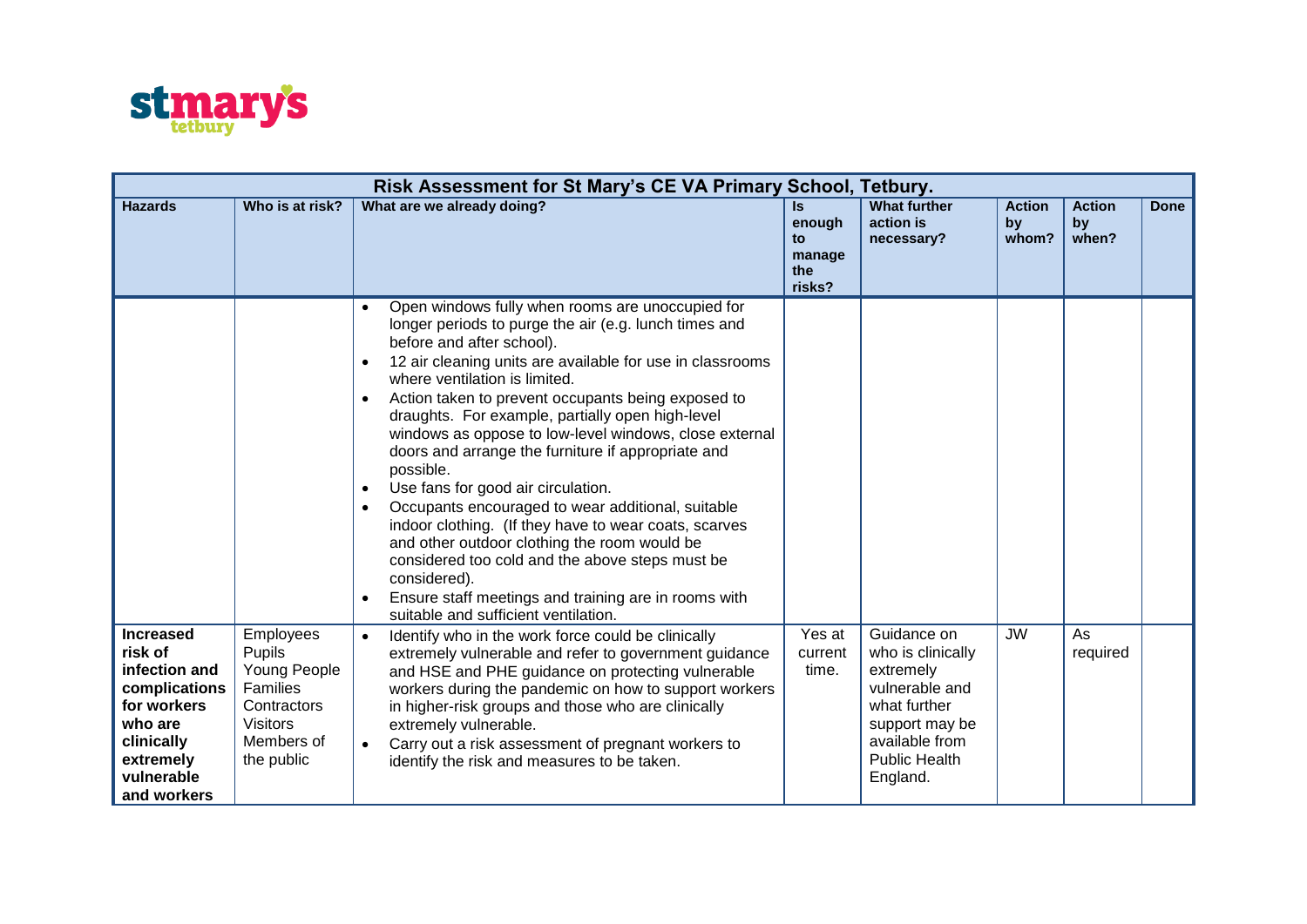

| Risk Assessment for St Mary's CE VA Primary School, Tetbury. |                                                                                                               |                                                                                                                                                                                                                                                                                                                                                                                                                                                                                                                                                                                                                                     |                                                      |                                                                                                 |                              |                              |             |  |
|--------------------------------------------------------------|---------------------------------------------------------------------------------------------------------------|-------------------------------------------------------------------------------------------------------------------------------------------------------------------------------------------------------------------------------------------------------------------------------------------------------------------------------------------------------------------------------------------------------------------------------------------------------------------------------------------------------------------------------------------------------------------------------------------------------------------------------------|------------------------------------------------------|-------------------------------------------------------------------------------------------------|------------------------------|------------------------------|-------------|--|
| <b>Hazards</b>                                               | Who is at risk?                                                                                               | What are we already doing?                                                                                                                                                                                                                                                                                                                                                                                                                                                                                                                                                                                                          | <b>Is</b><br>enough<br>to<br>manage<br>the<br>risks? | <b>What further</b><br>action is<br>necessary?                                                  | <b>Action</b><br>by<br>whom? | <b>Action</b><br>by<br>when? | <b>Done</b> |  |
| in higher-risk<br>groups                                     |                                                                                                               | Some pregnant workers will be at greater risk of severe<br>$\bullet$<br>illness from coronavirus and they should stay at home<br>as much as possible and work from home if they can.<br>Where adjustments to the job or working from home is<br>$\bullet$<br>not possible pregnant workers will be suspended from<br>work on paid leave.                                                                                                                                                                                                                                                                                            |                                                      | Keep under<br>review<br>completed<br>individual risk<br>assessments for<br>pregnant<br>workers. |                              |                              |             |  |
| <b>Airborne</b><br>spread of<br><b>COVID</b>                 | Employees<br>Pupils<br>Young People<br>Families<br>Contractors<br><b>Visitors</b><br>Members of<br>the public | Large gatherings are avoided where possible eg. Whole<br>$\bullet$<br>school collective worship and events. Worship<br>continues to be delivered online.<br>Where staff are in enclosed and crowded spaces, face<br>$\bullet$<br>masks are recommended (but not required).<br>Face coverings recommended on school transport.<br>$\bullet$                                                                                                                                                                                                                                                                                          | Yes at<br>current<br>time.                           |                                                                                                 |                              |                              |             |  |
| <b>Returning to</b><br>work after<br>summer<br>closure       | Employees<br>Pupils<br>Young People<br>Families<br>Contractors<br><b>Visitors</b><br>Members of<br>the public | Buildings and health and safety compliance checks<br>$\bullet$<br>continue to be undertaken (e.g. fire alarm, emergency<br>lighting, water hygiene, lifts, etc.).<br>Decide the tasks that need to be carried out as a<br>priority. This will allow you to plan the order in which<br>workers will return to your workplace and in what<br>number.<br>Information and instruction for returning workers to<br>$\bullet$<br>ensure clarity on arrangements for cleaning and<br>hygiene and ventilation.<br>Vaccination is a control measure against COVID so<br>$\bullet$<br>staff can be asked to confirm that they are vaccinated. | Yes at<br>current<br>time.                           | Encourage<br>vaccination take                                                                   |                              |                              |             |  |